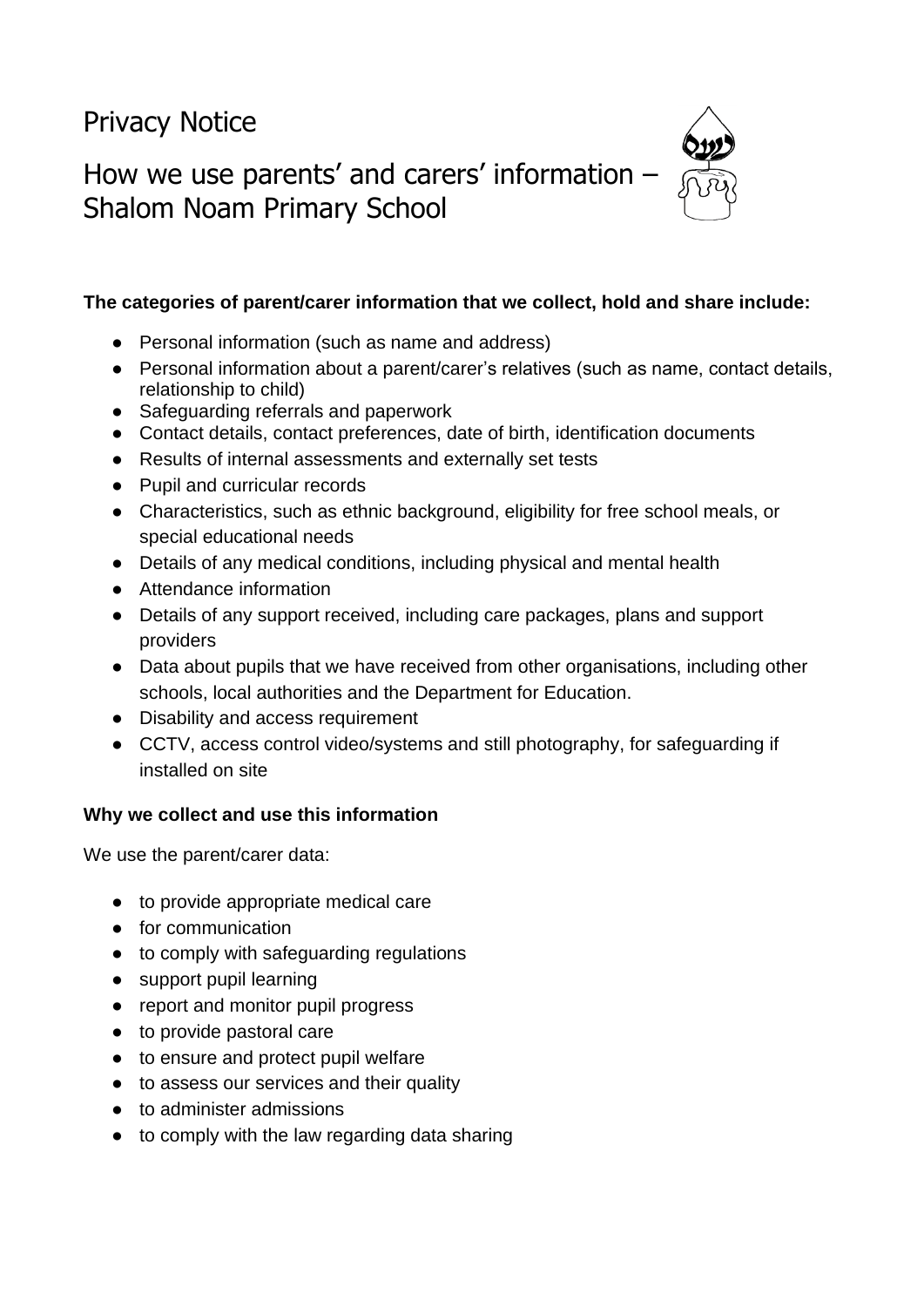## **The lawful basis on which we use this information**

We collect and use parent/carer information under

- The Education Act (various vears)
- The School Admissions Regulations 2012
- Children and Families Act 2014
- The Special Educational Needs and Disability Regulations 2014
- Article 6, and Article 9 (GDPR) (includes special category data)
- Article 23 GDPR (Restrictions prevention, investigation and detection of crime)
- Data Protection Act 2018 Schedule 1 paragraph 18

The DfE process census data under the various Education Acts – further information can be found on their website: [https://www.gov.uk/education/data-collection-and-censuses-for](https://www.gov.uk/education/data-collection-and-censuses-for-schools)[schools](https://www.gov.uk/education/data-collection-and-censuses-for-schools)

## **Collecting parent/carer information**

Whilst the majority of parent/carer information you provide to us is mandatory, some of it is provided to us on a voluntary basis. In order to comply with the General Data Protection Regulation, we will inform you whether you are required to provide certain parent/carer information to us or if you have a choice in this.

## **Storing parent/carer data**

We keep personal information about parents and carers of pupils while they are attending our school. We may also keep it beyond their attendance at our school if this is necessary in order to comply with our legal obligations. We keep information about parents and carers of pupils in accordance with the Information and Records Management Society's retention periods.

For further information please contact the school office, [office@shalomnoam.org.](mailto:office@shalomnoam.org)

#### **Who we share parent/carer information with**

We routinely share parent/carer information with:

- schools that the pupils attend after leaving us
- NHS (Including CAMHS, Social Care, Therapy Providers)
- Local Authority Barnet
- Police, courts and tribunals
- Consultants, professional advisers and bodies
- Examining bodies
- The pupil's family and representatives
- Office 365
- Scholar Pack
- Target Tracker
- cashless systems (Parentpay)